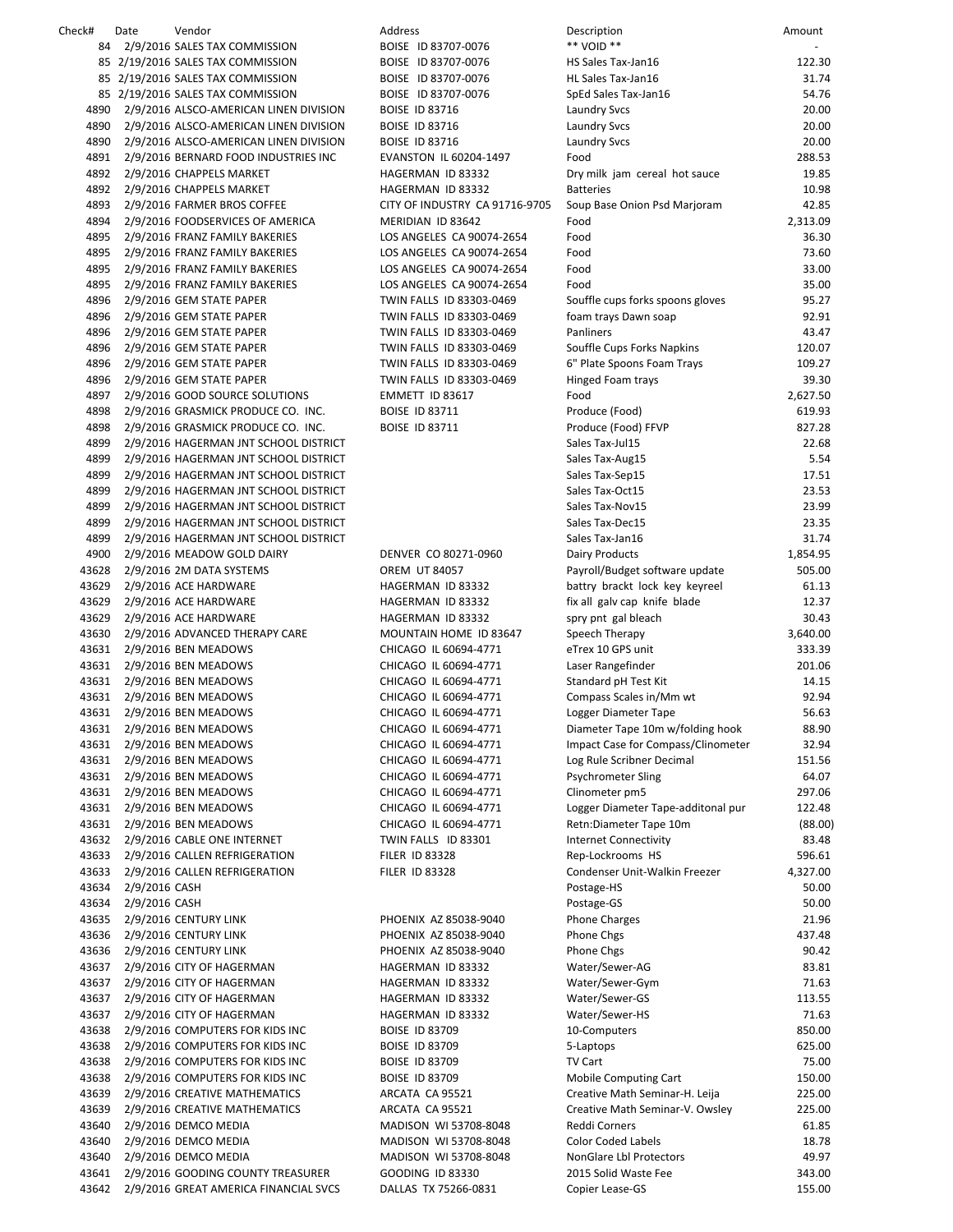43642 2/9/2016 GREAT AMERICA FINANCIAL SVCS DALLAS TX 75266-0831 C 43643 2/9/2016 HAGERMAN VALLEY SPRING WATER HAGERMAN ID 83332 W 43644 2/9/2016 HAGERMAN WATER USERS ASSOC HAGERMAN ID 83332 2016 Water Assessment Fees‐6sh 90.00 43645 2/9/2016 RAY HOFFMANN HAGERMAN ID 83332 M 43646 2/9/2016 HAGERMAN ELEMENTARY SCHOOL HAGERMAN ID 83332 B 43647 2/9/2016 HUB INTERNTL MTN STATES LTD BOISE ID 83705 DRED CAR INSURANCE 234.000 D 43648 2/9/2016 IDAHO POWER COMPANY BOISE ID 83721-0030 P 43648 2/9/2016 IDAHO POWER COMPANY BOISE ID 83721-0030 P 43648 2/9/2016 IDAHO POWER COMPANY BOISE ID 83721-0030 P 43648 2/9/2016 IDAHO POWER COMPANY BOISE ID 83721-0030 P 43648 2/9/2016 IDAHO POWER COMPANY BOISE ID 83721-0030 P 43648 2/9/2016 IDAHO POWER COMPANY BOISE ID 83721-0030 P 43649 2/9/2016 IT - INTEGRATED TECHNOLOGIES TWIN FALLS ID 83303-1843 COPIER 43649 2/9/2016 IT - INTEGRATED TECHNOLOGIES TWIN FALLS ID 83303-1843 COPIER 43649 2/9/2016 IT - INTEGRATED TECHNOLOGIES TWIN FALLS ID 83303-1843 Co 43649 2/9/2016 IT - INTEGRATED TECHNOLOGIES TWIN FALLS ID 83303-1843 COPIER 43650 2/9/2016 JEROME PRINT SHOP SHOWE IEROME ID 83338 HS 43651 2/9/2016 JOSTENS INC CHICAGO IL 60673-1213 2 43651 2/9/2016 JOSTENS INC CHICAGO IL 60673‐1213 18‐Exceeded Diplomas 195.90 43652 2/9/2016 MARK KRESS HAGERMAN ID 83332 43652 2/9/2016 MARK KRESS HAGERMAN ID 83332 M 43653 2/9/2016 MEDICAID DIVISON OF BOISE ID 83720-0036 Medical School Match 43654 2/9/2016 MOUNTAIN ALARM INC OGDEN UT 84412‐2487 Monitor Alarm Sys‐HS 78.00 43655 2/9/2016 NORCO INC. TWIN FALLS ID 83301 1 43655 2/9/2016 NORCO INC. TWIN FALLS ID 83301 Finance Charge 1.444 Finance Charge 1.444 Charge 1.444 Charge 1 43656 2/9/2016 OFFICE DEPOT CHICAGO IL 60680-1040 CI 43656 2/9/2016 OFFICE DEPOT CHICAGO IL 60680-1040 2 43656 2/9/2016 OFFICE DEPOT CHICAGO IL 60680-1040 2 43656 2/9/2016 OFFICE DEPOT CHICAGO IL 60680‐1040 1‐Elmer Glue Stik 3‐Boxes Pencils 16.65 43656 2/9/2016 OFFICE DEPOT CHICAGO IL 60680-1040 1 43656 2/9/2016 OFFICE DEPOT CHICAGO IL 60680-1040 2 43656 2/9/2016 OFFICE DEPOT CHICAGO IL 60680-1040 2 43657 2/9/2016 PRO ACTIVE ADVANTAGE LLC 
BHAGERMAN ID 83332

S 43657 2/9/2016 PRO ACTIVE ADVANTAGE LLC HAGERMAN ID 83332 S 43657 2/9/2016 PRO ACTIVE ADVANTAGE LLC HAGERMAN ID 83332 P 43657 2/9/2016 PRO ACTIVE ADVANTAGE LLC HAGERMAN ID 83332 S 43658 2/9/2016 PBS‐PROGRESSIVE BEHAVIOR SYSTE RUPERT ID 83350 IBI Sch Therapy 544.50 43658 2/9/2016 PBS-PROGRESSIVE BEHAVIOR SYSTE RUPERT ID 83350 IB 43659 2/9/2016 BETTE M REED WENDELL ID 83355 M 43659 2/9/2016 BETTE M REED WENDELL ID 83355 M 43659 2/9/2016 BETTE M REED WENDELL ID 83355 M 43660 2/9/2016 SYRINGA NETWORKS LLC BOISE ID 83713 Internet Connectivity Internet Connectivity Internet Connectivity Internet Connectivity Internet Connectivity Internet Connectivity Internet Connectivity Internet Connec 43661 2/9/2016 US BANK TRUST NA (BOND) ST PAUL MN 55170-9705 B 43662 2/9/2016 US BANKCORP CARD SVCS INC FARGO ND 58125‐6343 amzn:Pilot Black Gel Pens 11.89 43662 2/9/2016 US BANKCORP CARD SVCS INC FARGO ND 58125-6343 am 43662 2/9/2016 US BANKCORP CARD SVCS INC FARGO ND 58125-6343 amazon: 43662 2/9/2016 US BANKCORP CARD SVCS INC FARGO ND 58125-6343 amazon: 43662 2/9/2016 US BANKCORP CARD SVCS INC FARGO ND 58125‐6343 CBI\*Malwarebytes 24.95 43662 2/9/2016 US BANKCORP CARD SVCS INC FARGO ND 58125‐6343 amzn:Canon Crtdg‐Fax 48.95 43662 2/9/2016 US BANKCORP CARD SVCS INC FARGO ND 58125-6343 B 43662 2/9/2016 US BANKCORP CARD SVCS INC FARGO ND 58125-6343 BI 43662 2/9/2016 US BANKCORP CARD SVCS INC FARGO ND 58125-6343 amazon 43662 2/9/2016 US BANKCORP CARD SVCS INC FARGO ND 58125-6343 amazon 43662 2/9/2016 US BANKCORP CARD SVCS INC FARGO ND 58125-6343 E 43662 2/9/2016 US BANKCORP CARD SVCS INC FARGO ND 58125-6343 amazon: 43662 2/9/2016 US BANKCORP CARD SVCS INC FARGO ND 58125-6343 amazon: 43662 2/9/2016 US BANKCORP CARD SVCS INC FARGO ND 58125-6343 am 43662 2/9/2016 US BANKCORP CARD SVCS INC FARGO ND 58125‐6343 amzn 4‐HDMI Cables 21.96 43662 2/9/2016 US BANKCORP CARD SVCS INC FARGO ND 58125-6343 amazon: 43663 2/9/2016 VALLEY COOP WENDELL ID 83355 AG 43663 2/9/2016 VALLEY COOP WENDELL ID 83355 43664 2/9/2016 VERIZON WIRELESS BELLEVUE WA 98009 C 43664 2/9/2016 VERIZON WIRELESS BELLEVUE WA 98009 C 43664 2/9/2016 VERIZON WIRELESS BELLEVUE WA 98009 C 43664 2/9/2016 VERIZON WIRELESS BELLEVUE WA 98009 Cell Phone 43664 2/9/2016 VERIZON WIRELESS BELLEVUE WA 98009 C 43664 2/9/2016 VERIZON WIRELESS BELLEVUE WA 98009 Cell Phone 43664 2/9/2016 VERIZON WIRELESS BELLEVUE WA 98009 C 43664 2/9/2016 VERIZON WIRELESS BELLEVUE WA 98009 Cell Phone 43665 2/9/2016 WAXIE SANITARY SUPPLY LOS ANGELES CA 90060-0227 To 43665 2/9/2016 WAXIE SANITARY SUPPLY LOS ANGELES CA 90060-0227 V 43665 2/9/2016 WAXIE SANITARY SUPPLY LOS ANGELES CA 90060-0227 La 43665 2/9/2016 WAXIE SANITARY SUPPLY LOS ANGELES CA 90060-0227 P 43666 2/9/2016 WWS-WESTERN WASTE SERVICES JEROME ID 83338 TRASH PICKUPS

| opier Lease-HS                                           | 155.00            |
|----------------------------------------------------------|-------------------|
| /ater-modulars                                           | 16.50             |
| 016 Water Assessment Fees-6sh                            | 90.00             |
| Ilg-Boise Assessment Training                            | 76.00             |
| attle of Books-Scholastic<br>rEd Car Insurance           | 88.00<br>234.00   |
| ower-HS                                                  | 1,255.58          |
| ower-Lites                                               | 63.34             |
| ower-Ag                                                  | 609.37            |
| ower-GS                                                  | 3,659.50          |
| ower-pumps                                               | 10.40             |
| ower-Gym                                                 | 624.41            |
| opier Maint-GS                                           | 220.75            |
| opier Maint-HS                                           | 154.88            |
| opier Maint-HS Xerox final                               | 22.40             |
| opier Maint-Distr                                        | 44.73             |
| S-Envelopes w/address 2500                               | 191.00            |
| -Diplomas<br>8-Exceeded Diplomas                         | 21.77<br>195.90   |
| 1lg/Meals-Boise Tchr Eval Mtg                            | 179.08            |
| Ilg-Murtaugh GBB Districts (2)                           | 84.36             |
| ledicaid Sch Match-Jan 16                                | 6,365.71          |
| <b>Ionitor Alarm Sys-HS</b>                              | 78.00             |
| -Carbon Dioxide/Argon                                    | 32.75             |
| inance Charge                                            | 1.44              |
| rayola Markers 12-Pens 12-Crayo                          | 46.50             |
| -BIC Pens 1-BIC Gel Pen                                  | 16.81             |
| <b>EXOI Markers Sharpie HiLiters</b>                     | 27.27             |
| -Elmer Glue Stik 3-Boxes Pencils                         | 16.65             |
| -JumboPpr Clips 1 box Pencil Eras                        | 16.58             |
| -pkg Scissors 5-3M Masking Tape                          | 14.53             |
| 0-Sparco Hardboard Clipboards<br>chool Behavior Services | 39.80<br>1,790.25 |
| chool Behavior Services                                  | 2,146.75          |
| sych Svcs                                                | 1,335.00          |
| chool Behavior Services                                  | 1,619.75          |
| <b>31 Sch Therapy</b>                                    | 544.50            |
| <b>31 Sch Therapy</b>                                    | 1,056.00          |
| 1lg/Meal-IASBO mtg TF                                    | 32.04             |
| leal-IASBO mtg TF (Feb)                                  | 12.58             |
| 1lg-Jerome/Voice Rec<br><b>Iternet Connectivity</b>      | 19.00<br>1,200.00 |
| ond Admin Fees                                           | 500.00            |
| mzn:Pilot Black Gel Pens                                 | 11.89             |
| mzn:Pilot Blue Gel Pens                                  | 11.59             |
| mzn:8-Charging Statns/Kindles                            | 95.92             |
| mzn:7-Graphics Card                                      | 209.93            |
| BI*Malwarebytes                                          | 24.95             |
| mzn:Canon Crtdg-Fax                                      | 48.95             |
| ullying Cnf-Ray Hoffmann                                 | 175.00            |
| ullying Cnf-AJ Perkins<br>mzn-Dexter GoPiGo Robot        | 175.00            |
| mzn-Raspberry Computer Board                             | 109.99<br>32.95   |
| dimas WiFi Adapter                                       | 9.99              |
| mzn:3-Charging Cables/Kindles                            | 17.97             |
| mzn:4-Extension Cables                                   | 21.96             |
| mzn:8-USB 3.0 Extension Cables                           | 48.72             |
| mzn 4-HDMI Cables                                        | 21.96             |
| mzn:Canon Crtdg-Fax                                      | 48.95             |
| g-LPGas 950.9g                                           | 1,069.99          |
| S-LPGas 2650.0g                                          | 2,939.00          |
| ell Phone-Dan Knapp<br>ell Phone-Matt Cottam             | 52.99<br>52.99    |
| ell Phone-AJ Perkins                                     | 52.99             |
| ell Phone-Steve Smith                                    | 52.99             |
| ell Phone-Craig Jackson                                  | 26.52             |
| ell Phone-Eric Anderson                                  | 52.99             |
| ell Phone-Mark Kress                                     | 52.99             |
| ell Phone-Victor Arreaga                                 | 52.99             |
| oilet Paper Rolls                                        | 148.94            |
| accum Head Pro 14" Flr Tool                              | 104.88<br>425.25  |
| arge Trash Bags<br>aper Towel Rolls                      | 354.01            |
| rash Pickups-Jan16                                       | 256.06            |
|                                                          |                   |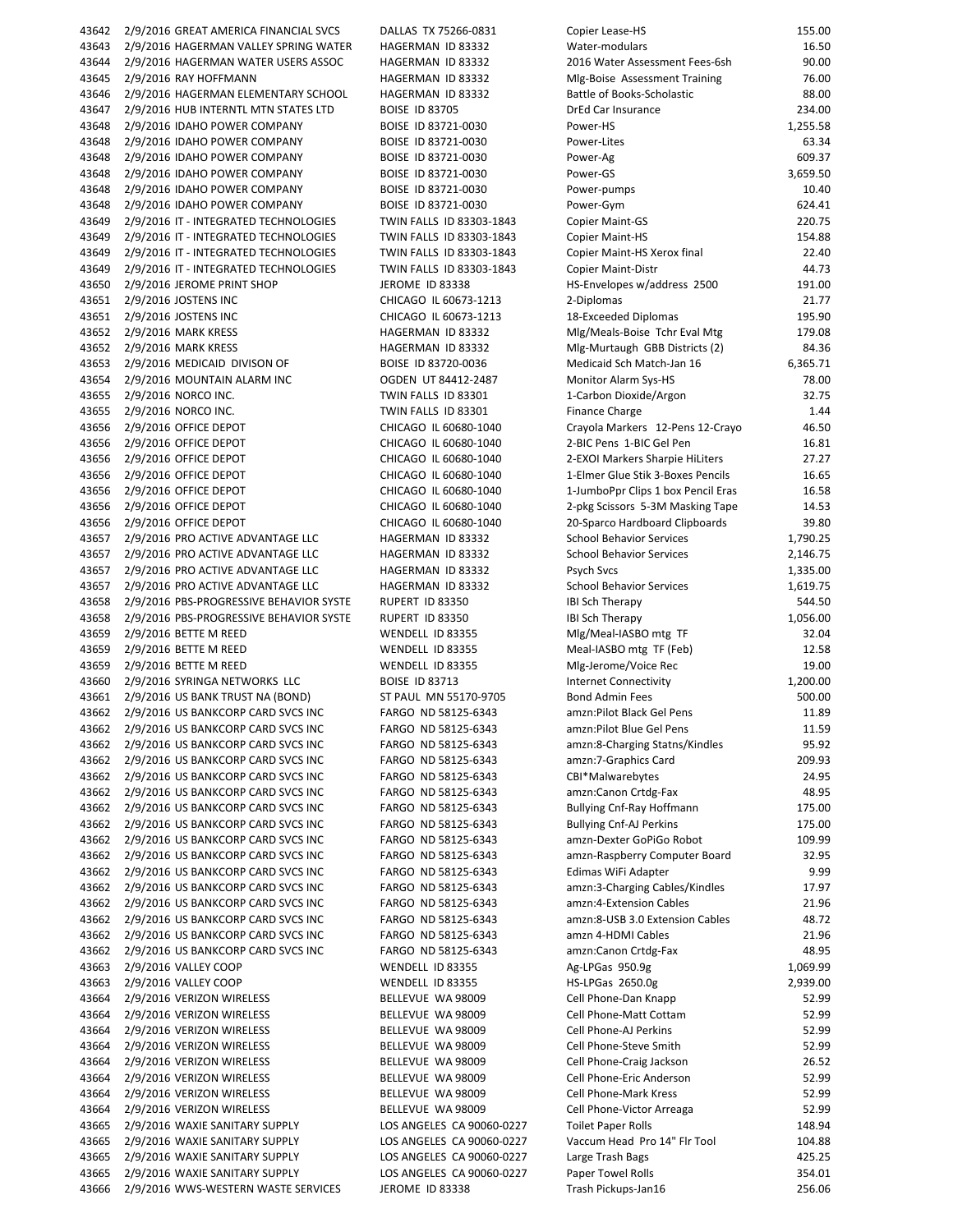| 43667 | 2/9/2016 ZIGGY EXPRESS HAGERMAN            | <b>BLISS ID 83314</b> | Diesel-FFA Bus                     | 97.22    |
|-------|--------------------------------------------|-----------------------|------------------------------------|----------|
| 43667 | 2/9/2016 ZIGGY EXPRESS HAGERMAN            | <b>BLISS ID 83314</b> | Roptella 1540                      | 7.09     |
| 43667 | 2/9/2016 ZIGGY EXPRESS HAGERMAN            | <b>BLISS ID 83314</b> | Less Sales Tax                     | (0.40)   |
| 43668 | 2/9/2016 COMPUTERS FOR KIDS INC            | <b>BOISE ID 83709</b> | 15-Laptops                         | 1,875.00 |
|       |                                            |                       |                                    |          |
| 43669 | 2/9/2016 CROPKING                          | LODI OH 44254         | Bluelab combo meter w.pH Probe     | 220.17   |
| 43669 | 2/9/2016 CROPKING                          | LODI OH 44254         | Reelenz Reel & Hanger -50 cased of | 77.45    |
| 43669 | 2/9/2016 CROPKING                          | LODI OH 44254         | Rellenz Repl Spool-100 cases of 50 | 109.53   |
| 43670 | 2/9/2016 HUB INTERNTL MTN STATES LTD       | <b>BOISE ID 83705</b> | DrEd Car Insurance                 | 170.00   |
|       | 43693 2/19/2016 AMERICAN FIDELITY CO - HSA |                       | Am Fidelity - HSA Svg - 022016     | 9.81     |
|       | 43693 2/19/2016 AMERICAN FIDELITY CO - HSA |                       | Am Fidelity - HSA Svg - 022016     | 34.54    |
|       | 43693 2/19/2016 AMERICAN FIDELITY CO - HSA |                       | Am Fidelity - HSA Svg - 022016     | 45.16    |
|       |                                            |                       |                                    |          |
|       | 43693 2/19/2016 AMERICAN FIDELITY CO - HSA |                       | Am Fidelity - HSA Svg - 022016     | 21.31    |
|       | 43693 2/19/2016 AMERICAN FIDELITY CO - HSA |                       | Am Fidelity - HSA Svg - 022016     | 79.70    |
|       | 43693 2/19/2016 AMERICAN FIDELITY CO - HSA |                       | Am Fidelity - HSA Svg - 022016     | 48.58    |
|       | 43694 2/19/2016 BLUE CROSS OF IDAHO        | BOISE ID 83707-0948   | <b>Blue Cross - 022016</b>         | 311.83   |
|       | 43694 2/19/2016 BLUE CROSS OF IDAHO        | BOISE ID 83707-0948   | <b>Blue Cross - 022016</b>         | 573.28   |
|       | 43694 2/19/2016 BLUE CROSS OF IDAHO        | BOISE ID 83707-0948   | <b>Blue Cross - 022016</b>         | 279.93   |
|       |                                            |                       |                                    |          |
|       | 43694 2/19/2016 BLUE CROSS OF IDAHO        | BOISE ID 83707-0948   | Blue Cross - HSA - 022016          | 53.88    |
|       | 43694 2/19/2016 BLUE CROSS OF IDAHO        | BOISE ID 83707-0948   | <b>Blue Cross - 022016</b>         | 51.75    |
|       | 43694 2/19/2016 BLUE CROSS OF IDAHO        | BOISE ID 83707-0948   | <b>Blue Cross - 022016</b>         | 98.04    |
|       | 43694 2/19/2016 BLUE CROSS OF IDAHO        | BOISE ID 83707-0948   | <b>Blue Cross - 022016</b>         | 1,024.11 |
|       | 43694 2/19/2016 BLUE CROSS OF IDAHO        | BOISE ID 83707-0948   | <b>Blue Cross - 022016</b>         | 10.79    |
|       | 43694 2/19/2016 BLUE CROSS OF IDAHO        | BOISE ID 83707-0948   | <b>Blue Cross - 022016</b>         | 221.65   |
|       | 43694 2/19/2016 BLUE CROSS OF IDAHO        | BOISE ID 83707-0948   | <b>Blue Cross - 022016</b>         | 3,390.36 |
|       |                                            |                       |                                    |          |
|       | 43694 2/19/2016 BLUE CROSS OF IDAHO        | BOISE ID 83707-0948   | <b>Blue Cross - 022016</b>         | 1,034.90 |
|       | 43694 2/19/2016 BLUE CROSS OF IDAHO        | BOISE ID 83707-0948   | BLue Cross - HSA - 022016          | 285.55   |
|       | 43694 2/19/2016 BLUE CROSS OF IDAHO        | BOISE ID 83707-0948   | <b>Blue Cross - 022016</b>         | 877.43   |
|       | 43694 2/19/2016 BLUE CROSS OF IDAHO        | BOISE ID 83707-0948   | Blue Cross - HSA - 022016          | 526.96   |
|       | 43694 2/19/2016 BLUE CROSS OF IDAHO        | BOISE ID 83707-0948   | <b>Blue Cross - 022016</b>         | 4,847.35 |
|       | 43694 2/19/2016 BLUE CROSS OF IDAHO        | BOISE ID 83707-0948   | <b>Blue Cross - 022016</b>         | 517.45   |
|       |                                            |                       |                                    |          |
|       | 43694 2/19/2016 BLUE CROSS OF IDAHO        | BOISE ID 83707-0948   | Blue Cross - 022016                | 32.04    |
|       | 43694 2/19/2016 BLUE CROSS OF IDAHO        | BOISE ID 83707-0948   | <b>Blue Cross - 022016</b>         | 17.23    |
|       | 43694 2/19/2016 BLUE CROSS OF IDAHO        | BOISE ID 83707-0948   | Blue Cross - 022016                | 473.30   |
|       | 43694 2/19/2016 BLUE CROSS OF IDAHO        | BOISE ID 83707-0948   | Blue Cross - 022016                | 131.66   |
|       | 43694 2/19/2016 BLUE CROSS OF IDAHO        | BOISE ID 83707-0948   | Blue Cross - HSA - 022016          | 117.03   |
|       | 43694 2/19/2016 BLUE CROSS OF IDAHO        | BOISE ID 83707-0948   | Blue Cross - HSA - 022016          | 900.08   |
|       | 43695 2/19/2016 HJSD - IRS                 |                       | IRS-Fica - 022016                  | 680.95   |
|       |                                            |                       |                                    |          |
|       | 43695 2/19/2016 HJSD - IRS                 |                       | IRS-Fica - 022016                  | 236.34   |
|       | 43695 2/19/2016 HJSD - IRS                 |                       | IRS-Fica - 022016                  | 41.01    |
|       | 43695 2/19/2016 HJSD - IRS                 |                       | IRS-Fica - 022016                  | 13.12    |
|       | 43695 2/19/2016 HJSD - IRS                 |                       | IRS-Medicare - 022016              | 16.55    |
|       | 43695 2/19/2016 HJSD - IRS                 |                       | IRS-Fica - 022016                  | 50.91    |
|       | 43695 2/19/2016 HJSD - IRS                 |                       | IRS-Medicare - 022016              | 285.95   |
|       |                                            |                       |                                    | 281.15   |
|       | 43695 2/19/2016 HJSD - IRS                 |                       | IRS-Medicare - 022016              |          |
|       | 43695 2/19/2016 HJSD - IRS                 |                       | IRS-Fica - 022016                  | 82.21    |
|       | 43695 2/19/2016 HJSD - IRS                 |                       | IRS-Fica - 022016                  | 213.49   |
|       | 43695 2/19/2016 HJSD - IRS                 |                       | IRS-Fica - 022016                  | 72.27    |
|       | 43695 2/19/2016 HJSD - IRS                 |                       | IRS-Fica - 022016                  | 204.45   |
|       | 43695 2/19/2016 HJSD - IRS                 |                       | IRS-Fica - 022016                  | 20.41    |
|       |                                            |                       | IRS-Fica - 022016                  |          |
|       | 43695 2/19/2016 HJSD - IRS                 |                       |                                    | 33.26    |
|       | 43695 2/19/2016 HJSD - IRS                 |                       | IRS-Fica - 022016                  | 15.28    |
|       | 43695 2/19/2016 HJSD - IRS                 |                       | IRS-Medicare - 022016              | 24.19    |
|       | 43695 2/19/2016 HJSD - IRS                 |                       | IRS-Fica - 022016                  | 36.32    |
|       | 43695 2/19/2016 HJSD - IRS                 |                       | IRS-Fica - 022016                  | 86.75    |
|       | 43695 2/19/2016 HJSD - IRS                 |                       | IRS-Medicare - 022016              | 252.90   |
|       | 43695 2/19/2016 HJSD - IRS                 |                       | IRS-Fica - 022016                  |          |
|       |                                            |                       |                                    | 2,474.60 |
|       | 43695 2/19/2016 HJSD - IRS                 |                       | IRS-Fica - 022016                  | 3,219.98 |
|       | 43695 2/19/2016 HJSD - IRS                 |                       | IRS-Fica - 022016                  | 462.18   |
|       | 43695 2/19/2016 HJSD - IRS                 |                       | IRS-Fica - 022016                  | 329.81   |
|       | 43695 2/19/2016 HJSD - IRS                 |                       | IRS-Fica - 022016                  | 56.18    |
|       | 43695 2/19/2016 HJSD - IRS                 |                       | IRS-Fica - 022016                  | 5.74     |
|       | 43695 2/19/2016 HJSD - IRS                 |                       | IRS-Fica - 022016                  | 110.59   |
|       |                                            |                       |                                    |          |
|       | 43695 2/19/2016 HJSD - IRS                 |                       | IRS-Fica - 022016                  | 408.18   |
|       | 43696 2/19/2016 HJSD - PERSI               |                       | PERSI-Sick Leave - 022016          | 8.04     |
|       | 43696 2/19/2016 HJSD - PERSI               |                       | PERSI-Sick Leave - 022016          | 32.90    |
|       | 43696 2/19/2016 HJSD - PERSI               |                       | PERSI-Retirement - 022016          | 54.98    |
|       | 43696 2/19/2016 HJSD - PERSI               |                       | PERSI-Retirement - 022016          | 434.59   |
|       | 43696 2/19/2016 HJSD - PERSI               |                       | PERSI-Sick Leave - 022016          | 44.53    |
|       |                                            |                       |                                    |          |
|       | 43696 2/19/2016 HJSD - PERSI               |                       | PERSI-Retirement - 022016          | 321.07   |
|       | 43696 2/19/2016 HJSD - PERSI               |                       | PERSI-Retirement - 022016          | 398.18   |
|       | 43696 2/19/2016 HJSD - PERSI               |                       | PERSI-Retirement - 022016          | 429.78   |
|       | 43696 2/19/2016 HJSD - PERSI               |                       | PERSI-Sick Leave - 022016          | 44.04    |
|       | 43696 2/19/2016 HJSD - PERSI               |                       | PERSI-Sick Leave - 022016          | 0.91     |
|       | 43696 2/19/2016 HJSD - PERSI               |                       | PERSI-Sick Leave - 022016          | 17.48    |
|       |                                            |                       |                                    |          |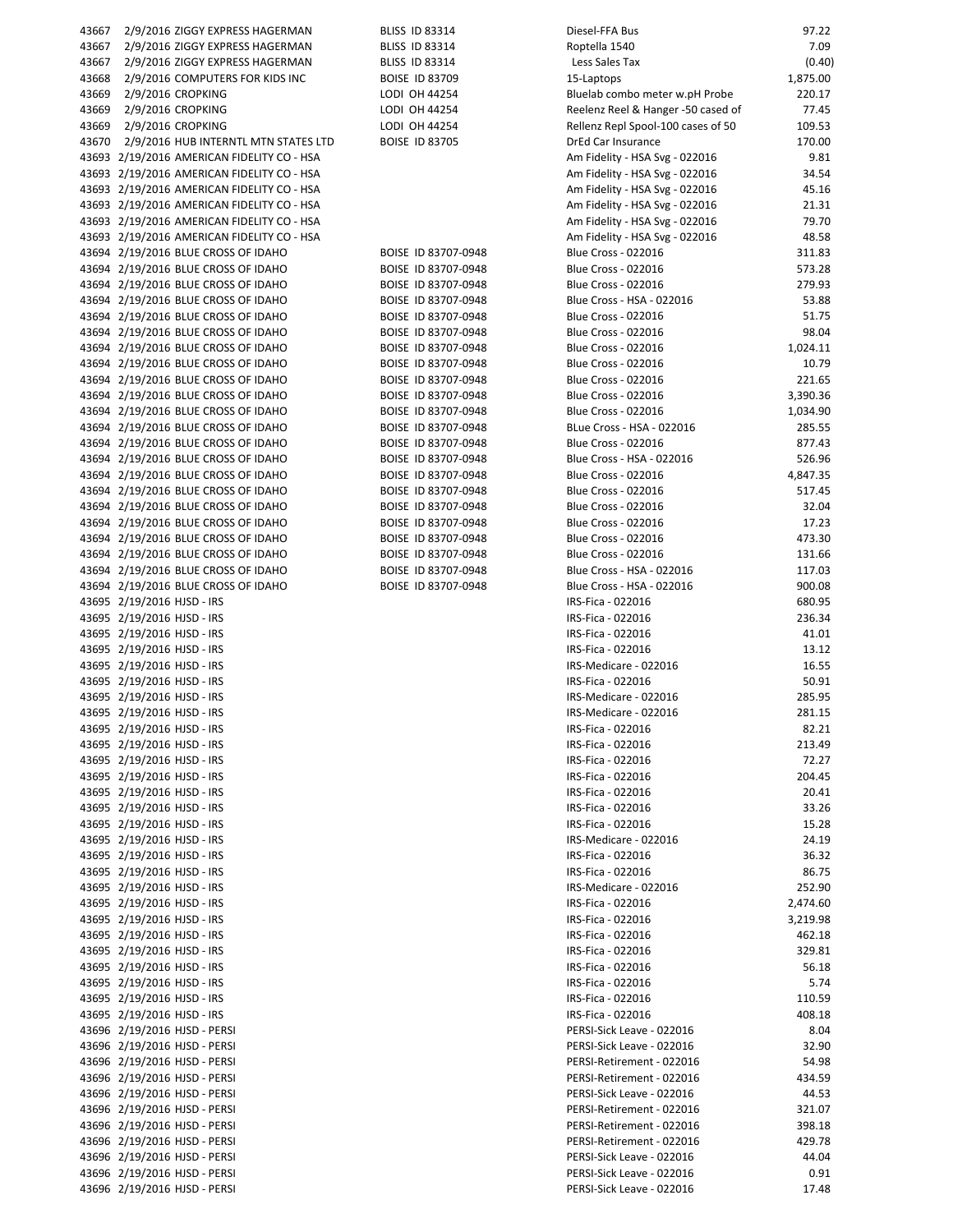|                | 43696 2/19/2016 HJSD - PERSI                                         |
|----------------|----------------------------------------------------------------------|
|                | 43696 2/19/2016 HJSD - PERSI                                         |
|                | 43696 2/19/2016 HJSD - PERSI                                         |
|                | 43696 2/19/2016 HJSD - PERSI                                         |
|                | 43696 2/19/2016 HJSD - PERSI                                         |
|                | 43696 2/19/2016 HJSD - PERSI                                         |
|                | 43696 2/19/2016 HJSD - PERSI<br>43696 2/19/2016 HJSD - PERSI         |
|                | 43696 2/19/2016 HJSD - PERSI                                         |
|                | 43696 2/19/2016 HJSD - PERSI                                         |
|                | 43696 2/19/2016 HJSD - PERSI                                         |
|                | 43696 2/19/2016 HJSD - PERSI                                         |
|                | 43696 2/19/2016 HJSD - PERSI                                         |
|                | 43696 2/19/2016 HJSD - PERSI                                         |
|                | 43696 2/19/2016 HJSD - PERSI<br>43696 2/19/2016 HJSD - PERSI         |
|                | 43696 2/19/2016 HJSD - PERSI                                         |
|                | 43696 2/19/2016 HJSD - PERSI                                         |
|                | 43696 2/19/2016 HJSD - PERSI                                         |
|                | 43696 2/19/2016 HJSD - PERSI                                         |
|                | 43696 2/19/2016 HJSD - PERSI                                         |
|                | 43696 2/19/2016 HJSD - PERSI                                         |
|                | 43696 2/19/2016 HJSD - PERSI                                         |
|                | 43696 2/19/2016 HJSD - PERSI<br>43696 2/19/2016 HJSD - PERSI         |
|                | 43696 2/19/2016 HJSD - PERSI                                         |
|                | 43696 2/19/2016 HJSD - PERSI                                         |
|                | 43696 2/19/2016 HJSD - PERSI                                         |
|                | 43696 2/19/2016 HJSD - PERSI                                         |
|                | 43696 2/19/2016 HJSD - PERSI                                         |
|                | 43696 2/19/2016 HJSD - PERSI                                         |
|                | 43696 2/19/2016 HJSD - PERSI                                         |
| 43696          | 43696 2/19/2016 HJSD - PERSI<br>2/19/2016 HJSD - PERSI               |
|                | 43696 2/19/2016 HJSD - PERSI                                         |
|                | 43696 2/19/2016 HJSD - PERSI                                         |
|                | 43696 2/19/2016 HJSD - PERSI                                         |
|                | 43696 2/19/2016 HJSD - PERSI                                         |
|                | 43696 2/19/2016 HJSD - PERSI                                         |
|                | 43696 2/19/2016 HJSD - PERSI                                         |
|                | 43696 2/19/2016 HJSD - PERSI<br>43696 2/19/2016 HJSD - PERSI         |
|                | 43696 2/19/2016 HJSD - PERSI                                         |
|                | 43697 2/19/2016 STANDARD INSURANCE CO.                               |
| 43697          | 2/19/2016 STANDARD INSURANCE CO.                                     |
| 43697          | 2/19/2016 STANDARD INSURANCE CO.                                     |
| 43697          | 2/19/2016 STANDARD INSURANCE CO.                                     |
| 43697          | 2/19/2016 STANDARD INSURANCE CO.                                     |
| 43697<br>43697 | 2/19/2016 STANDARD INSURANCE CO.<br>2/19/2016 STANDARD INSURANCE CO. |
| 43697          | 2/19/2016 STANDARD INSURANCE CO.                                     |
| 43697          | 2/19/2016 STANDARD INSURANCE CO.                                     |
| 43697          | 2/19/2016 STANDARD INSURANCE CO.                                     |
| 43697          | 2/19/2016 STANDARD INSURANCE CO.                                     |
| 43697          | 2/19/2016 STANDARD INSURANCE CO.                                     |
| 43697          | 2/19/2016 STANDARD INSURANCE CO.                                     |
| 43697          | 2/19/2016 STANDARD INSURANCE CO.                                     |
| 43697<br>43697 | 2/19/2016 STANDARD INSURANCE CO.<br>2/19/2016 STANDARD INSURANCE CO. |
| 43697          | 2/19/2016 STANDARD INSURANCE CO.                                     |
| 43697          | 2/19/2016 STANDARD INSURANCE CO.                                     |
| 43697          | 2/19/2016 STANDARD INSURANCE CO.                                     |
| 43697          | 2/19/2016 STANDARD INSURANCE CO.                                     |
| 43697          | 2/19/2016 STANDARD INSURANCE CO.                                     |
| 43697          | 2/19/2016 STANDARD INSURANCE CO.                                     |
| 43697          | 2/19/2016 STANDARD INSURANCE CO.                                     |
| 43697<br>43698 | 2/19/2016 STANDARD INSURANCE CO.<br>2/25/2016 ADVANCED EDUCATION INC |
| 43699          | 2/25/2016 WALMART COMMUNITY                                          |
| 43700          | 2/25/2016 CABLE ONE INTERNET                                         |
| 43702          | 2/25/2016 HAGERMAN JNT SCH DISTRIC                                   |
| 43703          | 2/25/2016 IT - INTEGRATED TECHNOLO                                   |
| 43704          | 2/25/2016 PRO ACTIVE ADVANTAGE LLO                                   |
| 43705          | 2/25/2016 PBS-PROGRESSIVE BEHAVIOR                                   |

| PORTLAND OR 97228-6367           |
|----------------------------------|
| PORTLAND<br>OR 97228-6367        |
| <b>PORTLAND</b><br>OR 97228-6367 |
| PORTI AND<br>OR 97228-6367       |
| PORTLAND<br>OR 97228-6367        |
| PORTLAND<br>OR 97228-6367        |
| <b>PORTLAND</b><br>OR 97228-6367 |
| PORTI AND<br>OR 97228-6367       |
| PORTLAND<br>OR 97228-6367        |
| PORTLAND<br>OR 97228-6367        |
| OR 97228-6367<br>PORTLAND        |
| PORTLAND<br>OR 97228-6367        |
| PORTLAND<br>OR 97228-6367        |
| PORTLAND<br>OR 97228-6367        |
| PORTLAND<br>OR 97228-6367        |
| PORTLAND<br>OR 97228-6367        |
| PORTLAND<br>OR 97228-6367        |
| PORTLAND<br>OR 97228-6367        |
| OR 97228-6367<br>PORTLAND        |
| PORTLAND<br>OR 97228-6367        |
| PORTLAND OR 97228-6367           |
| PORTLAND<br>OR 97228-6367        |
| OR 97228-6367<br>PORTLAND        |
| PORTLAND OR 97228-6367           |
| ALPHARETTA GA 30009              |
| ATLANTA GA 30353-0934            |
| TWIN FALLS<br>ID 83301           |
| ID 83332<br>HAGERMAN             |
| TWIN FALLS<br>ID 83303-1843      |
| <b>HAGERMAN ID 83332</b>         |
| 110000<br>10.0225<br>D           |

| 43696 2/19/2016 HJSD - PERSI                   |                          | PERSI-Sick Leave - 022016 | 31.59    |
|------------------------------------------------|--------------------------|---------------------------|----------|
| 43696 2/19/2016 HJSD - PERSI                   |                          | PERSI-Sick Leave - 022016 | 70.73    |
| 43696 2/19/2016 HJSD - PERSI                   |                          | PERSI-Retirement - 022016 | 111.44   |
| 43696 2/19/2016 HJSD - PERSI                   |                          | PERSI-Sick Leave - 022016 | 11.41    |
| 43696 2/19/2016 HJSD - PERSI                   |                          | PERSI-Retirement - 022016 | 1,171.23 |
| 43696 2/19/2016 HJSD - PERSI                   |                          | PERSI-Sick Leave - 022016 | 405.89   |
| 43696 2/19/2016 HJSD - PERSI                   |                          | PERSI-Sick Leave - 022016 | 449.64   |
| 43696 2/19/2016 HJSD - PERSI                   |                          | PERSI-Sick Leave - 022016 | 85.76    |
|                                                |                          |                           |          |
| 43696 2/19/2016 HJSD - PERSI                   |                          | PERSI-Sick Leave - 022016 | 51.46    |
| 43696 2/19/2016 HJSD - PERSI                   |                          | PERSI-Sick Leave - 022016 | 3.13     |
| 43696 2/19/2016 HJSD - PERSI                   |                          | PERSI-Sick Leave - 022016 | 5.16     |
| 43696 2/19/2016 HJSD - PERSI                   |                          | PERSI-Sick Leave - 022016 | 33.15    |
| 43696 2/19/2016 HJSD - PERSI                   |                          | PERSI-Sick Leave - 022016 | 40.80    |
| 43696 2/19/2016 HJSD - PERSI                   |                          | PERSI-Sick Leave - 022016 | 1.40     |
| 43696 2/19/2016 HJSD - PERSI                   |                          | PERSI-Sick Leave - 022016 | 5.64     |
| 43696 2/19/2016 HJSD - PERSI                   |                          | PERSI-Retirement - 022016 | 61.68    |
| 43696 2/19/2016 HJSD - PERSI                   |                          | PERSI-Retirement - 022016 | 25.53    |
| 43696 2/19/2016 HJSD - PERSI                   |                          | PERSI-Retirement - 022016 | 41.18    |
| 43696 2/19/2016 HJSD - PERSI                   |                          | PERSI-Sick Leave - 022016 | 4.22     |
| 43696 2/19/2016 HJSD - PERSI                   |                          | PERSI-Sick Leave - 022016 | 8.52     |
| 43696 2/19/2016 HJSD - PERSI                   |                          | PERSI-Retirement - 022016 | 25.53    |
| 43696 2/19/2016 HJSD - PERSI                   |                          | PERSI-Sick Leave - 022016 | 6.32     |
| 43696 2/19/2016 HJSD - PERSI                   |                          | PERSI-Sick Leave - 022016 | 2.62     |
|                                                |                          |                           |          |
| 43696 2/19/2016 HJSD - PERSI                   |                          | PERSI-Retirement - 022016 | 308.26   |
| 43696 2/19/2016 HJSD - PERSI                   |                          | PERSI-Retirement - 022016 | 30.53    |
| 43696 2/19/2016 HJSD - PERSI                   |                          | PERSI-Retirement - 022016 | 143.75   |
| 43696 2/19/2016 HJSD - PERSI                   |                          | PERSI-Sick Leave - 022016 | 2.62     |
| 43696 2/19/2016 HJSD - PERSI                   |                          | PERSI-Sick Leave - 022016 | 120.01   |
| 43696 2/19/2016 HJSD - PERSI                   |                          | PERSI-Retirement - 022016 | 141.50   |
| 43696 2/19/2016 HJSD - PERSI                   |                          | PERSI-Sick Leave - 022016 | 14.50    |
| 43696 2/19/2016 HJSD - PERSI                   |                          | PERSI-Sick Leave - 022016 | 14.74    |
| 43696 2/19/2016 HJSD - PERSI                   |                          | PERSI-Retirement - 022016 | 3,961.05 |
| 43696 2/19/2016 HJSD - PERSI                   |                          | PERSI-Retirement - 022016 | 4,819.14 |
| 43696 2/19/2016 HJSD - PERSI                   |                          | PERSI-Retirement - 022016 | 836.91   |
| 43696 2/19/2016 HJSD - PERSI                   |                          | PERSI-Retirement - 022016 | 83.13    |
| 43696 2/19/2016 HJSD - PERSI                   |                          | PERSI-Retirement - 022016 | 8.90     |
| 43696 2/19/2016 HJSD - PERSI                   |                          | PERSI-Retirement - 022016 | 170.57   |
| 43696 2/19/2016 HJSD - PERSI                   |                          | PERSI-Retirement - 022016 | 690.28   |
|                                                |                          |                           |          |
| 43696 2/19/2016 HJSD - PERSI                   |                          | PERSI-Retirement - 022016 | 50.34    |
| 43696 2/19/2016 HJSD - PERSI                   |                          | PERSI-Retirement - 022016 | 323.51   |
| 43696 2/19/2016 HJSD - PERSI                   |                          | PERSI-Retirement - 022016 | 13.63    |
| 43696 2/19/2016 HJSD - PERSI                   |                          | PERSI-Retirement - 022016 | 78.52    |
| 43696 2/19/2016 HJSD - PERSI                   |                          | PERSI-Retirement - 022016 | 502.20   |
| 43697   2/19/2016  STANDARD INSURANCE CO.      | PORTLAND OR 97228-6367   | Standard-Life - 022016    | 4.54     |
| 43697 2/19/2016 STANDARD INSURANCE CO.         | PORTLAND OR 97228-6367   | Standard-Life - 022016    | 0.26     |
| 43697 2/19/2016 STANDARD INSURANCE CO.         | PORTLAND OR 97228-6367   | Standard-Life - 022016    | 0.25     |
| 43697 2/19/2016 STANDARD INSURANCE CO.         | PORTLAND OR 97228-6367   | Standard-Life - 022016    | 0.30     |
| 43697 2/19/2016 STANDARD INSURANCE CO.         | PORTLAND OR 97228-6367   | Standard-Life - 022016    | 1.13     |
| 43697 2/19/2016 STANDARD INSURANCE CO.         | PORTLAND OR 97228-6367   | Standard-Life - 022016    | 1.07     |
| 43697 2/19/2016 STANDARD INSURANCE CO.         | PORTLAND OR 97228-6367   | Standard-Life - 022016    | 3.66     |
| 43697 2/19/2016 STANDARD INSURANCE CO.         | PORTLAND OR 97228-6367   | Standard-Life - 022016    | 1.71     |
| 43697 2/19/2016 STANDARD INSURANCE CO.         | PORTLAND OR 97228-6367   | Standard-Life - 022016    | 8.00     |
| 43697 2/19/2016 STANDARD INSURANCE CO.         | PORTLAND OR 97228-6367   | Standard-Life - 022016    | 1.03     |
| 43697 2/19/2016 STANDARD INSURANCE CO.         | PORTLAND OR 97228-6367   | Standard-Life - 022016    | 13.57    |
|                                                |                          |                           |          |
| 43697 2/19/2016 STANDARD INSURANCE CO.         | PORTLAND OR 97228-6367   | Standard-Life - 022016    | 10.78    |
| 43697 2/19/2016 STANDARD INSURANCE CO.         | PORTLAND OR 97228-6367   | Standard-Life - 022016    | 0.49     |
| 43697 2/19/2016 STANDARD INSURANCE CO.         | PORTLAND OR 97228-6367   | Standard-Life - 022016    | 4.43     |
| 43697 2/19/2016 STANDARD INSURANCE CO.         | PORTLAND OR 97228-6367   | Standard-Life - 022016    | 4.00     |
| 43697 2/19/2016 STANDARD INSURANCE CO.         | PORTLAND OR 97228-6367   | Standard-Life - 022016    | 4.73     |
| 43697 2/19/2016 STANDARD INSURANCE CO.         | PORTLAND OR 97228-6367   | Standard-Life - 022016    | 42.21    |
| 43697 2/19/2016 STANDARD INSURANCE CO.         | PORTLAND OR 97228-6367   | Standard-Life - 022016    | 0.40     |
| 43697 2/19/2016 STANDARD INSURANCE CO.         | PORTLAND OR 97228-6367   | Standard-Life - 022016    | 0.76     |
| 43697 2/19/2016 STANDARD INSURANCE CO.         | PORTLAND OR 97228-6367   | Standard-Life - 022016    | 2.41     |
| 43697 2/19/2016 STANDARD INSURANCE CO.         | PORTLAND OR 97228-6367   | Standard-Life - 022016    | 45.84    |
| 43697 2/19/2016 STANDARD INSURANCE CO.         | PORTLAND OR 97228-6367   | Standard-Life - 022016    | 9.41     |
| 43697 2/19/2016 STANDARD INSURANCE CO.         | PORTLAND OR 97228-6367   | Standard-Life - 022016    | 2.00     |
| 43697 2/19/2016 STANDARD INSURANCE CO.         | PORTLAND OR 97228-6367   | Standard-Life - 022016    | 2.66     |
| 43698 2/25/2016 ADVANCED EDUCATION INC         | ALPHARETTA GA 30009      | ** VOID **                |          |
|                                                |                          |                           |          |
| 43699 2/25/2016 WALMART COMMUNITY              | ATLANTA GA 30353-0934    | Plant/Cont-Perkins (dad)  | 11.64    |
| 43700 2/25/2016 CABLE ONE INTERNET             | TWIN FALLS ID 83301      | ** VOID **                |          |
| 43702 2/25/2016 HAGERMAN JNT SCH DISTRIC 233   | HAGERMAN ID 83332        | ** VOID **                |          |
| 43703 2/25/2016 IT - INTEGRATED TECHNOLOGIES   | TWIN FALLS ID 83303-1843 | ** VOID **                |          |
| 43704 2/25/2016 PRO ACTIVE ADVANTAGE LLC       | HAGERMAN ID 83332        | ** VOID **                |          |
| 43705 2/25/2016 PBS-PROGRESSIVE BEHAVIOR SYSTE | RUPERT ID 83350          | ** VOID **                |          |